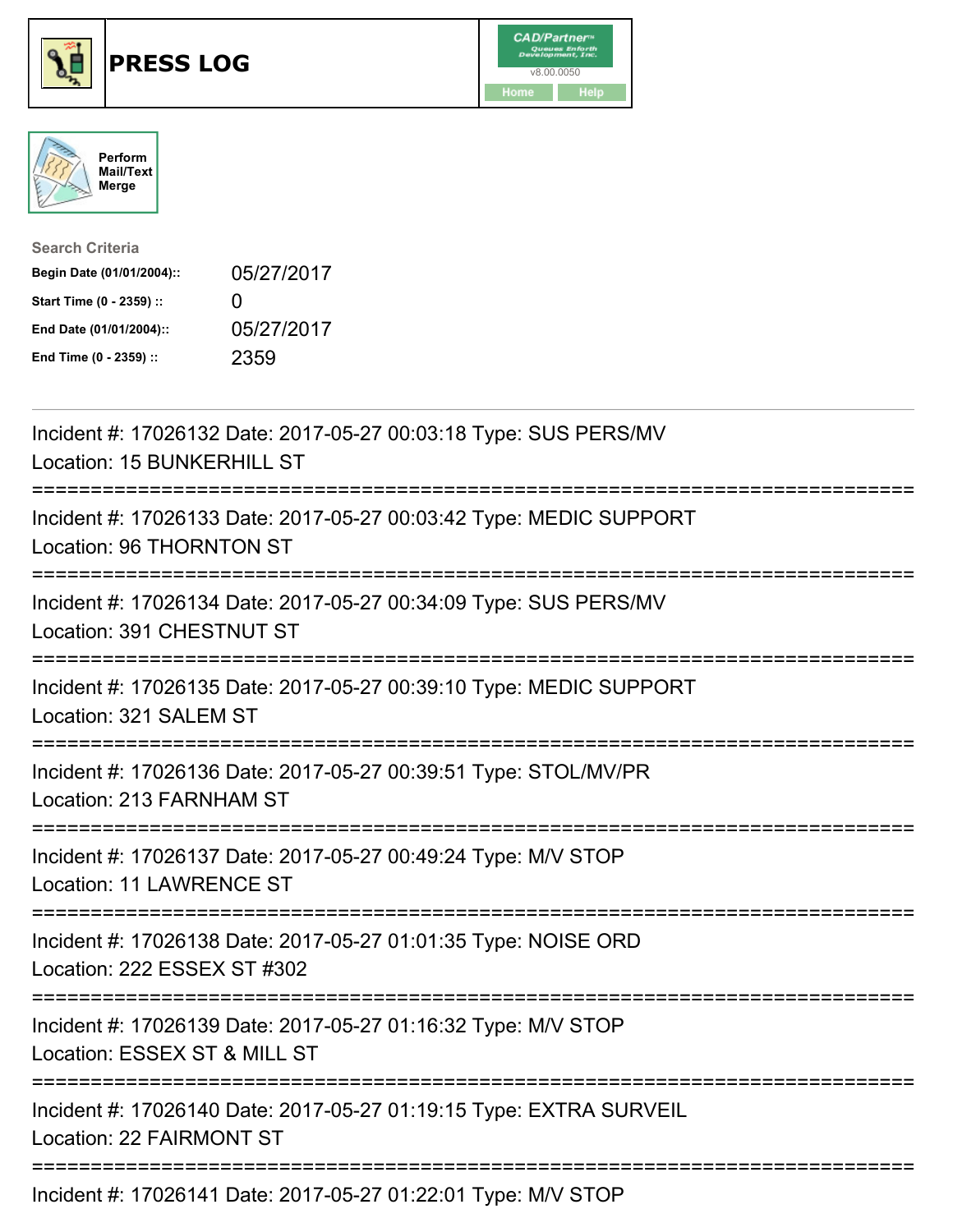| Location: BIG N' BEEFY / 415 BROADWAY                                                                                               |
|-------------------------------------------------------------------------------------------------------------------------------------|
| Incident #: 17026142 Date: 2017-05-27 01:32:54 Type: M/V STOP<br>Location: BROADWAY & HAVERHILL ST                                  |
| Incident #: 17026143 Date: 2017-05-27 01:33:28 Type: M/V STOP<br>Location: NEWTON ST & SALEM ST<br>=========================        |
| Incident #: 17026144 Date: 2017-05-27 01:38:28 Type: M/V STOP<br>Location: 205 BROADWAY                                             |
| Incident #: 17026145 Date: 2017-05-27 01:40:38 Type: M/V STOP<br>Location: BROADWAY & HAVERHILL ST<br>============================= |
| Incident #: 17026147 Date: 2017-05-27 01:47:03 Type: CK WELL BEING<br>Location: BROADWAY & WATER ST                                 |
| Incident #: 17026146 Date: 2017-05-27 01:47:33 Type: NOISE ORD<br>Location: HAVERHILL ST & NEWBURY ST                               |
| Incident #: 17026148 Date: 2017-05-27 01:55:20 Type: M/V STOP<br>Location: HAVERHILL ST & NEWBURY ST                                |
| Incident #: 17026149 Date: 2017-05-27 01:56:18 Type: MEDIC SUPPORT<br>Location: 211 MERRIMACK ST                                    |
| Incident #: 17026150 Date: 2017-05-27 02:01:28 Type: B&E/MV/PROG<br>Location: 65 WILLOW ST                                          |
| Incident #: 17026151 Date: 2017-05-27 02:10:36 Type: UNWANTEDGUEST<br>Location: BANK OF AMERICA / 257 ESSEX ST                      |
| Incident #: 17026152 Date: 2017-05-27 02:37:05 Type: M/V STOP<br>Location: COMMON ST & JACKSON ST                                   |
| Incident #: 17026153 Date: 2017-05-27 02:46:24 Type: M/V STOP<br>Location: BROADWAY & CROSS ST                                      |
| Incident #: 17026154 Date: 2017-05-27 02:49:11 Type: MAL DAMAGE<br>Location: 9 LEA ST                                               |
| Incident #: 17026155 Date: 2017-05-27 03:01:36 Type: DISTURBANCE                                                                    |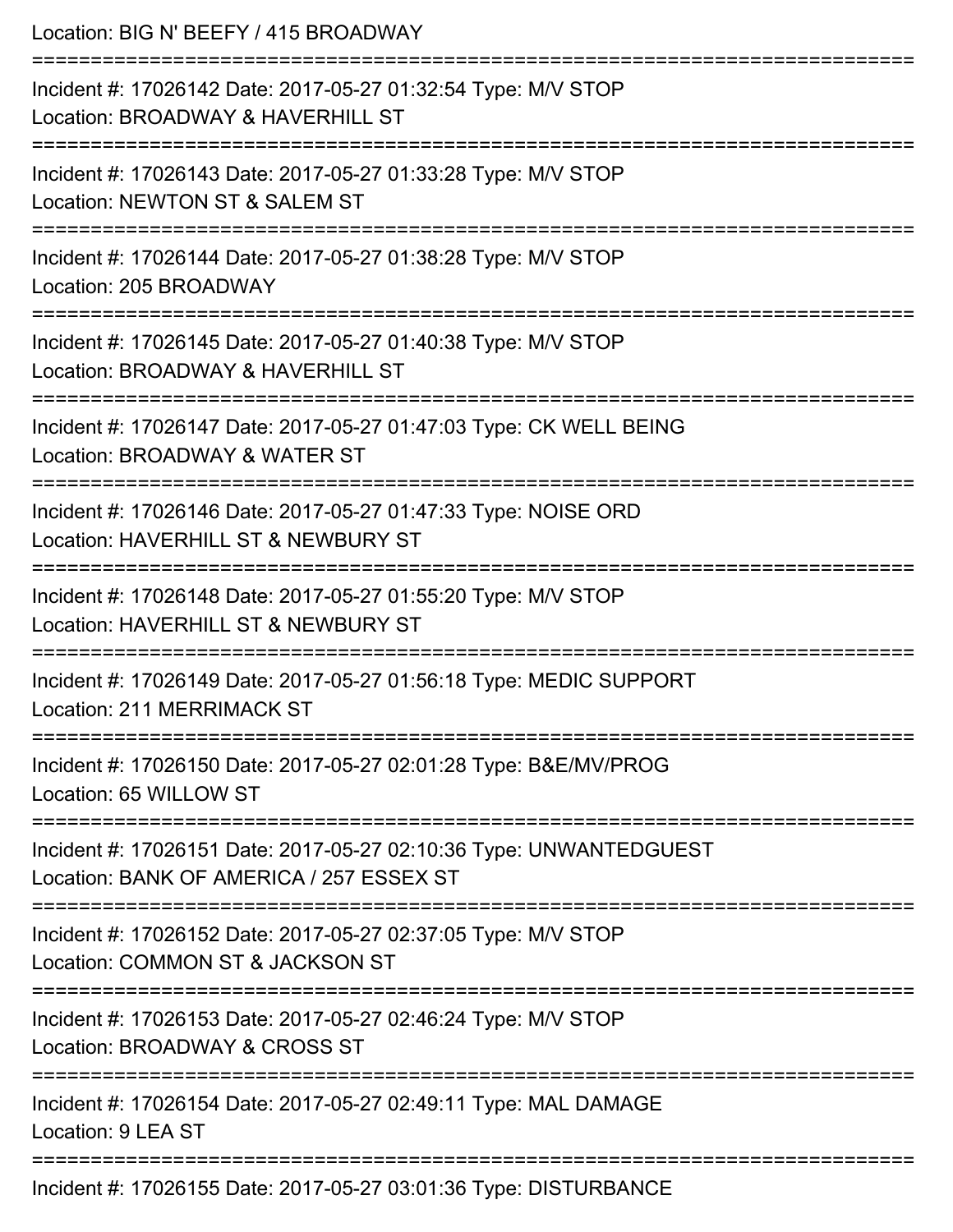| Incident #: 17026156 Date: 2017-05-27 03:05:13 Type: M/V STOP<br>Location: 203 BROADWAY               |
|-------------------------------------------------------------------------------------------------------|
| Incident #: 17026157 Date: 2017-05-27 03:29:24 Type: NOISE ORD<br>Location: 82 BENNINGTON ST          |
| Incident #: 17026158 Date: 2017-05-27 03:37:07 Type: SHOTS FIRED<br>Location: 60 BODWELL ST           |
| Incident #: 17026159 Date: 2017-05-27 03:42:16 Type: NOISE ORD<br>Location: HAVERHILL ST & NEWBURY ST |
| Incident #: 17026160 Date: 2017-05-27 04:21:46 Type: THREATS/PROG<br>Location: 657 ESSEX ST #7 FL 3   |
| Incident #: 17026161 Date: 2017-05-27 04:26:19 Type: M/V STOP<br>Location: MERRIMACK ST & S BROADWAY  |
| Incident #: 17026162 Date: 2017-05-27 04:27:03 Type: M/V STOP<br><b>Location: FALLS BRIDGE</b>        |
| Incident #: 17026163 Date: 2017-05-27 05:45:50 Type: FIGHT<br>Location: ELM ST & HAVERHILL            |
| Incident #: 17026164 Date: 2017-05-27 06:46:48 Type: M/V STOP<br>Location: BRADFORD ST & BROADWAY     |
| Incident #: 17026165 Date: 2017-05-27 06:52:09 Type: PARK & WALK<br>Location: 0 BROADWAY              |
| Incident #: 17026166 Date: 2017-05-27 07:27:08 Type: KEEP PEACE<br>Location: 220 CARLETON ST          |
| Incident #: 17026167 Date: 2017-05-27 07:32:50 Type: DRUG VIO<br>Location: 28 CUSTER ST               |
| Incident #: 17026168 Date: 2017-05-27 08:07:19 Type: CK WELL BEING<br>Location: 8 OSGOOD ST           |
| Incident #: 17026169 Date: 2017-05-27 08:28:25 Type: GENERAL SERV                                     |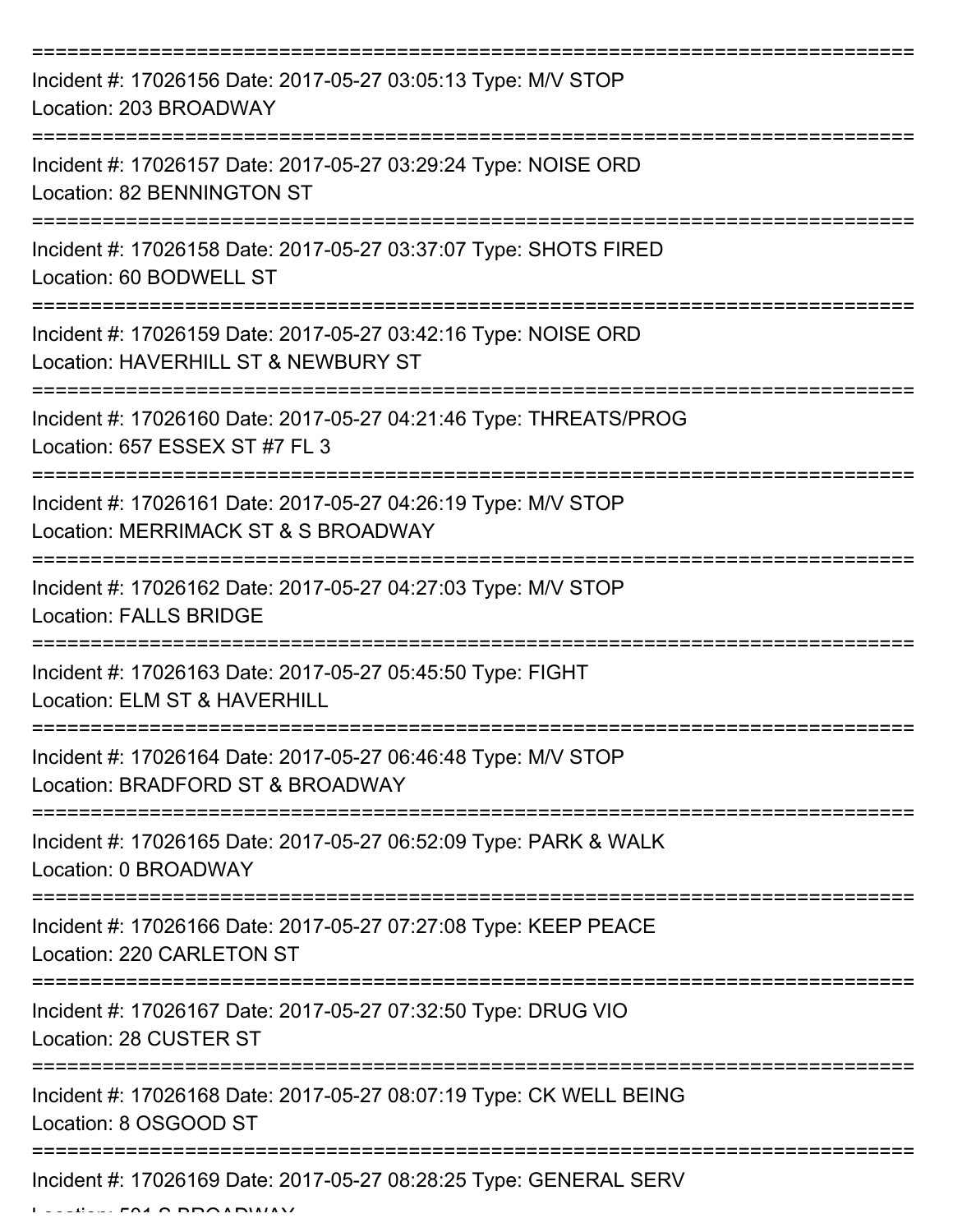| Incident #: 17026170 Date: 2017-05-27 08:31:11 Type: SUS PERS/MV<br>Location: 151 S UNION ST                           |
|------------------------------------------------------------------------------------------------------------------------|
| Incident #: 17026171 Date: 2017-05-27 08:40:27 Type: M/V STOP<br><b>Location: 72 MANCHESTER ST</b>                     |
| Incident #: 17026172 Date: 2017-05-27 08:44:34 Type: UNWANTEDGUEST<br>Location: SUBWAY / 360 BROADWAY                  |
| Incident #: 17026173 Date: 2017-05-27 08:45:01 Type: GENERAL SERV<br>Location: 5 STEARNS AV                            |
| Incident #: 17026174 Date: 2017-05-27 08:58:40 Type: MV/BLOCKING<br>Location: 664 ESSEX ST                             |
| Incident #: 17026176 Date: 2017-05-27 09:27:35 Type: LOST PROPERTY<br>Location: 195 OSGOOD ST                          |
| Incident #: 17026175 Date: 2017-05-27 09:28:56 Type: M/V STOP<br>Location: 175 HAVERHILL ST                            |
| Incident #: 17026177 Date: 2017-05-27 09:46:47 Type: M/V STOP<br>Location: E HAVERHILL ST & FERRY ST                   |
| Incident #: 17026178 Date: 2017-05-27 09:53:49 Type: MEDIC SUPPORT<br>Location: 598 ESSEX ST                           |
| --------------<br>Incident #: 17026179 Date: 2017-05-27 10:04:22 Type: PARK & WALK<br>Location: BRADFORD ST & BROADWAY |
| Incident #: 17026180 Date: 2017-05-27 10:22:27 Type: THREATS<br>Location: 248 BROADWAY #RM407                          |
| Incident #: 17026181 Date: 2017-05-27 10:25:25 Type: AUTO ACC/NO PI<br>Location: MERRIMACK ST & S BROADWAY             |
| Incident #: 17026182 Date: 2017-05-27 10:41:22 Type: DOMESTIC/PAST<br>Location: 127 HAVERHILL ST #B FL 3               |
| Incident #: 17026183 Date: 2017-05-27 10:53:45 Type: WARRANT SERVE                                                     |

Location: 70 BENNINGTON ST EL 3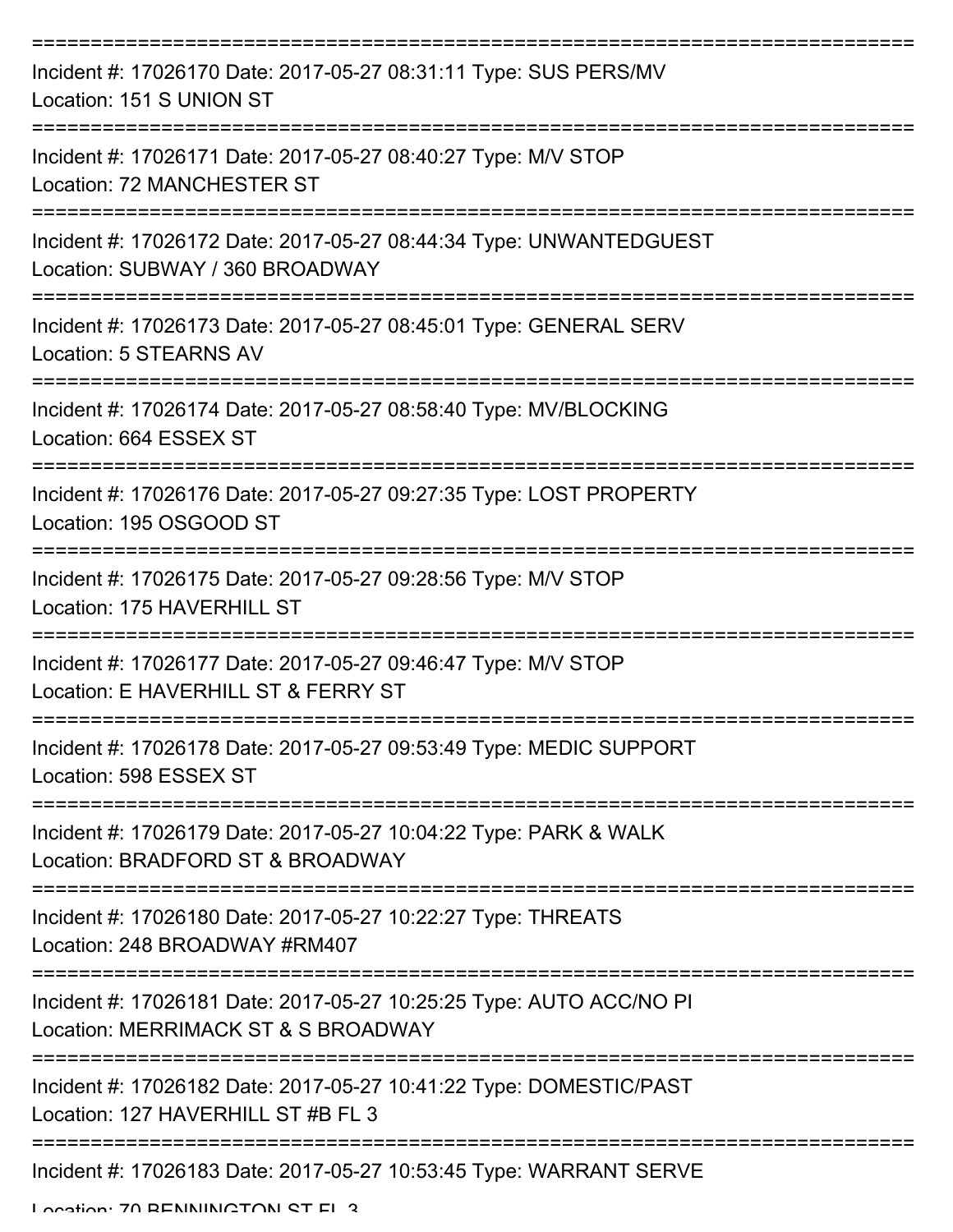| Incident #: 17026184 Date: 2017-05-27 10:59:01 Type: M/V STOP<br>Location: 55 WILLOW ST                          |
|------------------------------------------------------------------------------------------------------------------|
| Incident #: 17026185 Date: 2017-05-27 11:13:39 Type: PARK & WALK<br>Location: BRADFORD ST & BROADWAY             |
| Incident #: 17026186 Date: 2017-05-27 11:14:17 Type: PARK & WALK<br><b>Location: SOUTH COMMON</b>                |
| Incident #: 17026187 Date: 2017-05-27 11:24:54 Type: EXTRA SURVEIL<br>Location: CHESTNUT ST & LAWRENCE ST        |
| Incident #: 17026188 Date: 2017-05-27 11:32:25 Type: M/V STOP<br>Location: 25GB34 / CENTRAL BRIDGE               |
| Incident #: 17026189 Date: 2017-05-27 11:49:44 Type: AUTO ACC/NO PI<br>Location: ALDER ST & BENNINGTON ST        |
| Incident #: 17026191 Date: 2017-05-27 11:55:35 Type: UNWANTEDGUEST<br>Location: BANK OF AMERICA / 67 WINTHROP AV |
| Incident #: 17026190 Date: 2017-05-27 11:57:52 Type: DISTURBANCE<br>Location: SEVEN ELEVEN / 99 HAMPSHIRE ST     |
| Incident #: 17026192 Date: 2017-05-27 11:58:51 Type: PARK & WALK<br>Location: SOUTH ST                           |
| Incident #: 17026193 Date: 2017-05-27 12:10:16 Type: MV/BLOCKING<br>Location: 664 ESSEX ST                       |
| Incident #: 17026194 Date: 2017-05-27 12:15:41 Type: MV/BLOCKING<br>Location: 176 BAILEY ST                      |
| Incident #: 17026195 Date: 2017-05-27 12:15:42 Type: SUICIDE ATTEMPT<br>Location: 628 LOWELL ST                  |
| Incident #: 17026199 Date: 2017-05-27 12:24:50 Type: LIC PLATE STO<br>Location: 13 EUTAW ST                      |
| Incident #: 17026196 Date: 2017-05-27 12:32:50 Type: M/V STOP<br>Location: BROADWAY & LOWELL ST                  |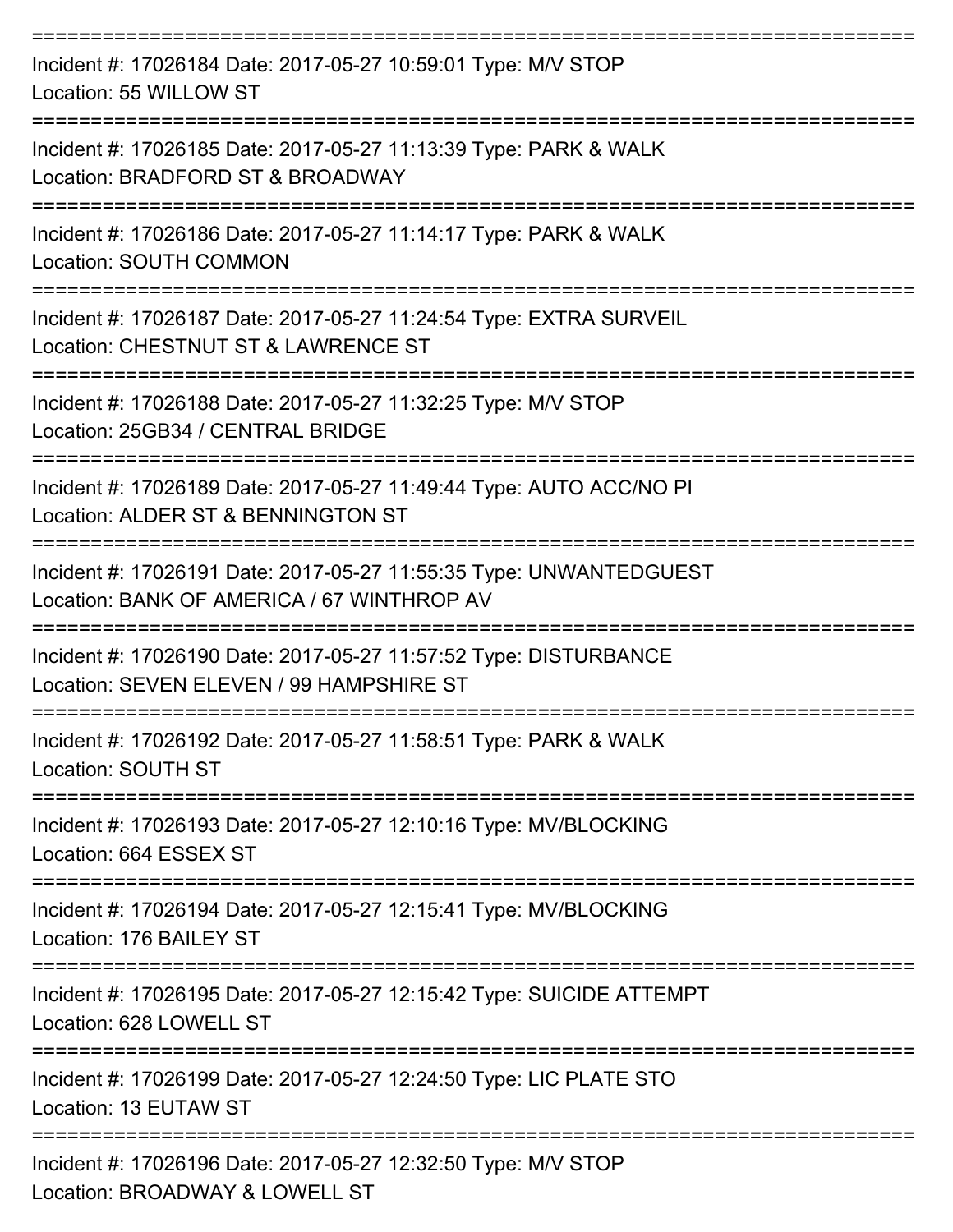| Incident #: 17026197 Date: 2017-05-27 12:38:41 Type: AUTO ACC/NO PI<br>Location: HAMPSHIRE ST & MYRTLE ST                         |
|-----------------------------------------------------------------------------------------------------------------------------------|
| Incident #: 17026198 Date: 2017-05-27 12:40:20 Type: M/V STOP<br>Location: BROADWAY & CONCORD ST                                  |
| Incident #: 17026200 Date: 2017-05-27 13:19:12 Type: M/V STOP<br>Location: HAMPSHIRE ST & LAWRENCE ST<br>================         |
| Incident #: 17026201 Date: 2017-05-27 13:30:40 Type: MEDIC SUPPORT<br>Location: 127 HAVERHILL ST #APT3B<br>.===================== |
| Incident #: 17026202 Date: 2017-05-27 13:38:11 Type: NOISE ORD<br>Location: 340 HAVERHILL ST                                      |
| Incident #: 17026205 Date: 2017-05-27 13:44:53 Type: DRUG VIO<br>Location: SHAWSHEEN & BAIELY                                     |
| :===================<br>Incident #: 17026203 Date: 2017-05-27 13:45:22 Type: M/V STOP<br>Location: CHESTNUT ST & LAWRENCE ST      |
| Incident #: 17026204 Date: 2017-05-27 13:46:00 Type: INVEST CONT<br><b>Location: 1 GENERAL ST</b>                                 |
| Incident #: 17026206 Date: 2017-05-27 13:47:27 Type: ANIMAL COMPL<br>Location: 342 LAWRENCE ST                                    |
| Incident #: 17026207 Date: 2017-05-27 13:47:45 Type: MAL DAMAGE<br>Location: 10 FAIRMONT ST #1                                    |
| Incident #: 17026209 Date: 2017-05-27 14:01:30 Type: MEDIC SUPPORT<br>Location: 192 OSGOOD ST                                     |
| Incident #: 17026208 Date: 2017-05-27 14:02:41 Type: DK (DRUNK)<br>Location: 61 BRADFORD ST                                       |
| Incident #: 17026210 Date: 2017-05-27 14:23:11 Type: MISSING PERS<br>Location: 160 MARGIN ST #1                                   |
| ------------------<br>Incident #: 17026211 Date: 2017-05-27 14:52:52 Type: NOISE ORD<br>Location: 117 WILLOW ST                   |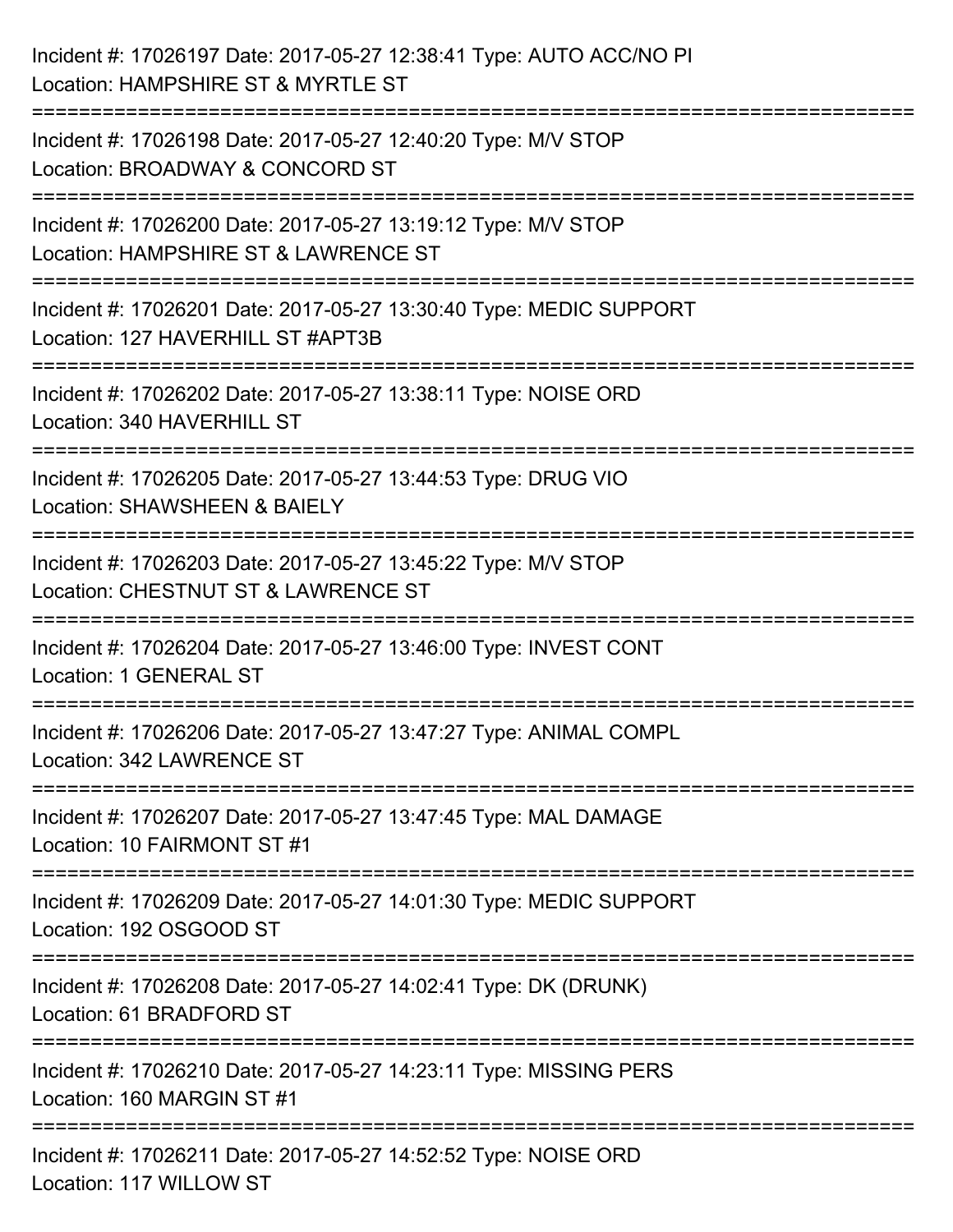| Incident #: 17026212 Date: 2017-05-27 14:55:30 Type: MAN DOWN<br>Location: 113 S UNION ST                                                       |
|-------------------------------------------------------------------------------------------------------------------------------------------------|
| ======================================<br>Incident #: 17026213 Date: 2017-05-27 14:58:12 Type: DISTURBANCE<br>Location: 12 MAGINNIS AV #4 FL 15 |
| Incident #: 17026214 Date: 2017-05-27 15:09:33 Type: NOISE ORD<br>Location: 104 FARNHAM ST<br>:======================                           |
| Incident #: 17026215 Date: 2017-05-27 15:20:10 Type: EXTRA SURVEIL<br>Location: 65 PARKER ST                                                    |
| Incident #: 17026216 Date: 2017-05-27 15:22:40 Type: AUTO ACC/NO PI<br>Location: 312 WATER ST                                                   |
| Incident #: 17026217 Date: 2017-05-27 15:29:56 Type: DISTURBANCE<br>Location: 326 LAWRENCE ST                                                   |
| Incident #: 17026218 Date: 2017-05-27 15:32:10 Type: NOISE ORD<br>Location: 238 WATER ST                                                        |
| Incident #: 17026219 Date: 2017-05-27 15:52:37 Type: M/V STOP<br>Location: 109 LAWRENCE ST                                                      |
| Incident #: 17026220 Date: 2017-05-27 15:55:17 Type: M/V STOP<br>Location: 196 MAPLE ST                                                         |
| Incident #: 17026221 Date: 2017-05-27 15:55:35 Type: MISSING PERS<br>Location: 92 PARK ST #3                                                    |
| Incident #: 17026222 Date: 2017-05-27 16:11:15 Type: DRINKING PUBL<br>Location: 9 MECHANIC ST                                                   |
| Incident #: 17026223 Date: 2017-05-27 16:16:18 Type: MAN DOWN<br>Location: OLIVER SCHOOL / 183 HAVERHILL ST                                     |
| Incident #: 17026224 Date: 2017-05-27 16:17:59 Type: NOISE ORD<br>Location: 11 LAWRENCE ST                                                      |
| Incident #: 17026225 Date: 2017-05-27 16:29:39 Type: KEEP PEACE<br>Location: 29 ROLLINS ST                                                      |

===========================================================================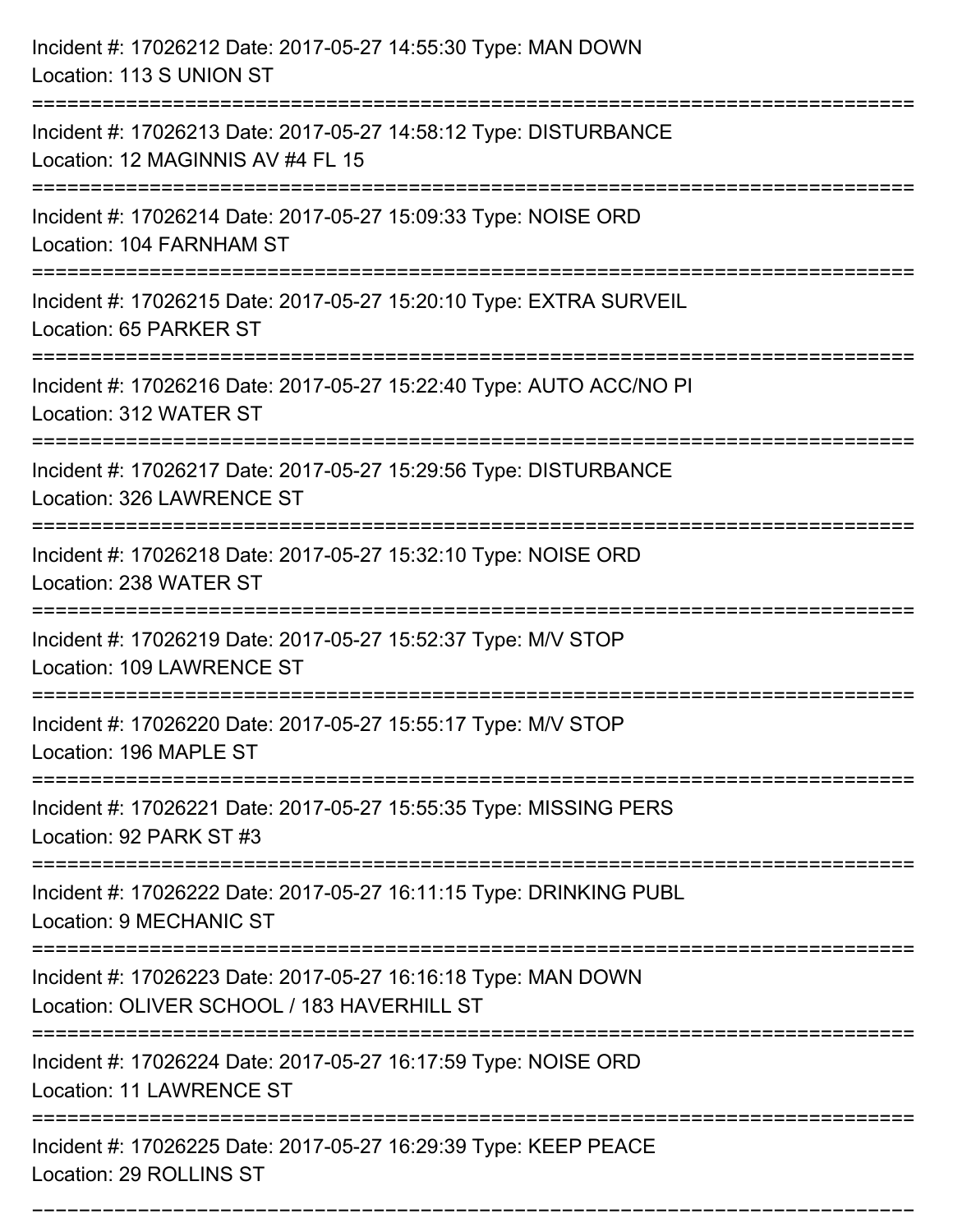| Incident #: 17026226 Date: 2017-05-27 16:36:25 Type: SUS PERS/MV<br>Location: 113 S UNION ST              |
|-----------------------------------------------------------------------------------------------------------|
| Incident #: 17026227 Date: 2017-05-27 16:57:51 Type: HIT & RUN M/V<br>Location: ALDER ST & WILLOW ST      |
| Incident #: 17026228 Date: 2017-05-27 17:01:21 Type: ALARM/BURG<br>Location: 43 JACKSON ST                |
| Incident #: 17026229 Date: 2017-05-27 17:03:57 Type: DISORDERLY<br>Location: 1 EATON ST                   |
| Incident #: 17026232 Date: 2017-05-27 17:09:00 Type: MAL DAMAGE<br><b>Location: 7 CARRUTHERS PL</b>       |
| Incident #: 17026230 Date: 2017-05-27 17:09:37 Type: UNKNOWN PROB<br>Location: 530 ANDOVER ST FL BASEMENT |
| Incident #: 17026231 Date: 2017-05-27 17:09:40 Type: UNWANTEDGUEST<br>Location: 19 WINTER ST              |
| Incident #: 17026233 Date: 2017-05-27 17:11:49 Type: UNWANTEDGUEST<br>Location: PEMBERTON PARK / null     |
| Incident #: 17026234 Date: 2017-05-27 17:18:03 Type: LOUD NOISE<br>Location: 5 HAVERHILL ST               |
| Incident #: 17026235 Date: 2017-05-27 17:27:15 Type: HIT & RUN M/V<br>Location: BROADWAY & LAKE ST        |
| Incident #: 17026236 Date: 2017-05-27 17:37:09 Type: AUTO ACC/NO PI<br>Location: ERVING AV & LAWRENCE ST  |
| Incident #: 17026237 Date: 2017-05-27 17:40:25 Type: MISSING PERS<br>Location: 13 CHAMPLAIN AV            |
| Incident #: 17026238 Date: 2017-05-27 17:42:02 Type: LARCENY/PAST<br>Location: 118 SPRINGFIELD ST         |
| Incident #: 17026239 Date: 2017-05-27 17:45:54 Type: M/V STOP<br>Location: LAWRENCE ST & OAK ST           |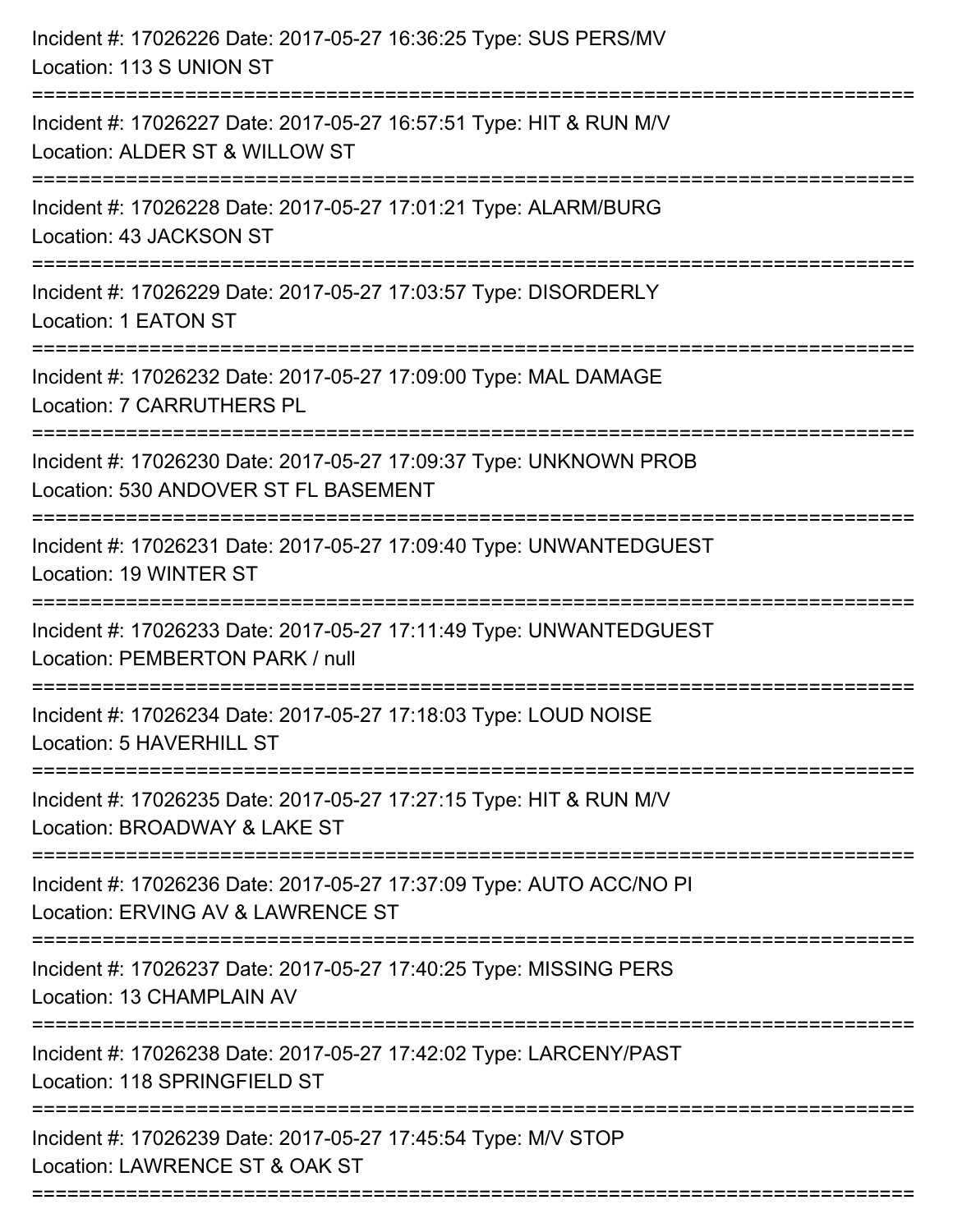Location: 109 NEWTON ST =========================================================================== Incident #: 17026241 Date: 2017-05-27 18:25:09 Type: MV/BLOCKING Location: 2 DOYLE ST =========================================================================== Incident #: 17026242 Date: 2017-05-27 18:28:25 Type: KEEP PEACE Location: 64 MELVIN ST #12 FL 4 =========================================================================== Incident #: 17026243 Date: 2017-05-27 18:35:25 Type: LOUD NOISE Location: BUTLER ST & MARGIN ST =========================================================================== Incident #: 17026244 Date: 2017-05-27 18:41:10 Type: LOUD NOISE Location: FROST SCHOOL / 33 HAMLET ST =========================================================================== Incident #: 17026245 Date: 2017-05-27 18:48:19 Type: MEDIC SUPPORT Location: AMESBURY ST & METHUEN ST =========================================================================== Incident #: 17026246 Date: 2017-05-27 18:52:14 Type: M/V STOP Location: CANAL ST & FRANKLIN ST =========================================================================== Incident #: 17026247 Date: 2017-05-27 19:02:17 Type: DISTURBANCE Location: 89 CYPRESS AV =========================================================================== Incident #: 17026248 Date: 2017-05-27 19:07:55 Type: ALARM/BURG Location: 33 S BROADWAY =========================================================================== Incident #: 17026249 Date: 2017-05-27 19:09:38 Type: CK WELL BEING Location: 1 BEACON AV #409 =========================================================================== Incident #: 17026251 Date: 2017-05-27 19:11:24 Type: DISTURBANCE

Location: 77 S UNION ST

===========================================================================

Incident #: 17026250 Date: 2017-05-27 19:15:43 Type: M/V STOP

Location: 203 ESSEX ST

===========================================================================

Incident #: 17026252 Date: 2017-05-27 19:17:36 Type: LOUD NOISE

Location: 105 FARNHAM ST

===========================================================================

===========================================================================

Incident #: 17026253 Date: 2017-05-27 19:21:59 Type: M/V STOP Location: 205 BROADWAY

Incident #: 17026254 Date: 2017 05 27 19:34:49 Type: LOUD NOISE<br>.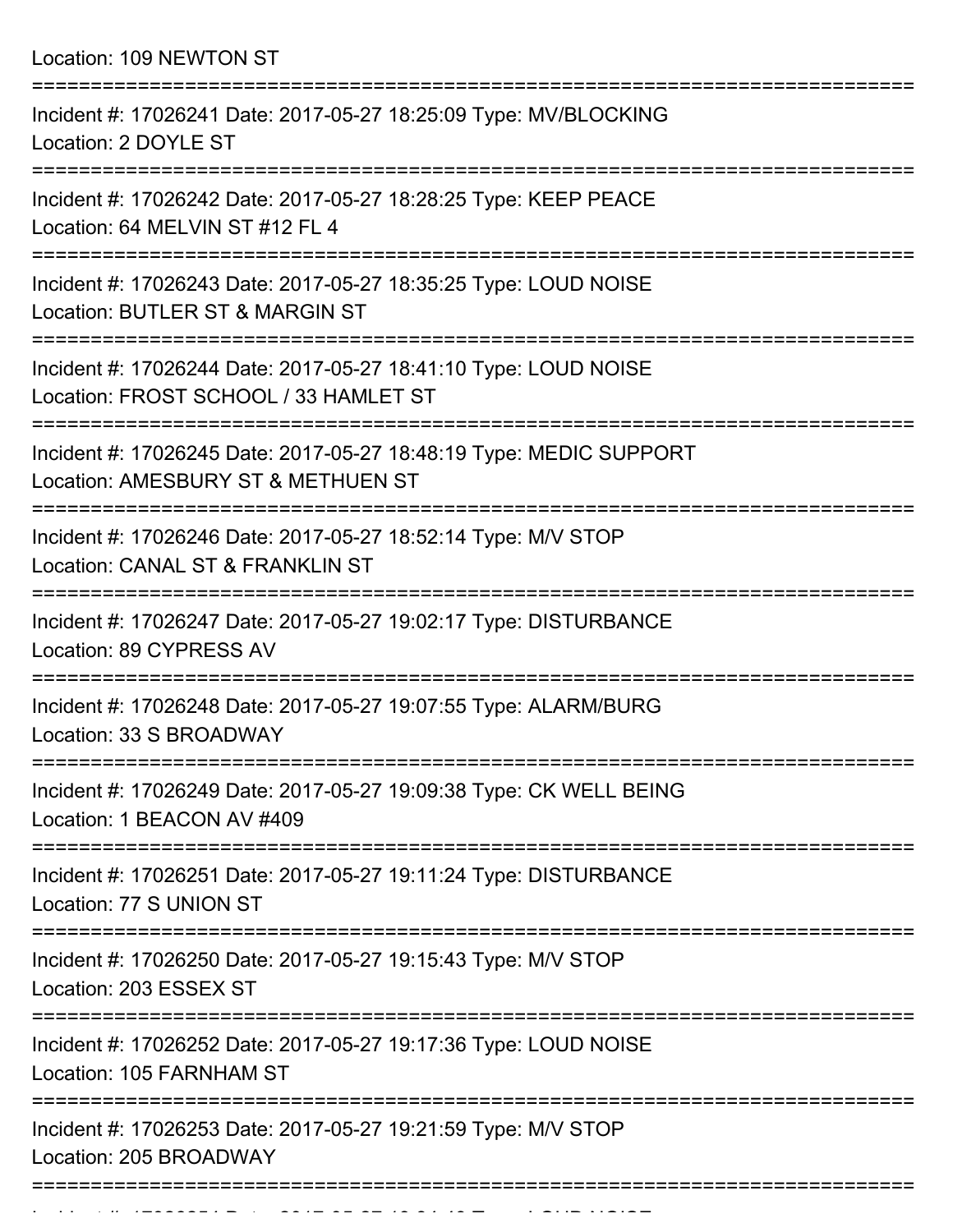Location: 238 ANDOVER ST

| Incident #: 17026255 Date: 2017-05-27 19:37:33 Type: M/V STOP<br>Location: 99 FARNHAM ST                       |
|----------------------------------------------------------------------------------------------------------------|
| Incident #: 17026256 Date: 2017-05-27 19:56:45 Type: EXTRA SURVEIL<br>Location: LAWRENCE ST & MYRTLE ST        |
| Incident #: 17026257 Date: 2017-05-27 19:58:45 Type: M/V STOP<br>Location: 60 MANCHESTER ST                    |
| Incident #: 17026258 Date: 2017-05-27 20:00:40 Type: M/V STOP<br>Location: AUTO ZONE / 380 BROADWAY            |
| Incident #: 17026259 Date: 2017-05-27 20:04:39 Type: M/V STOP<br>Location: 7 BROADWAY                          |
| Incident #: 17026260 Date: 2017-05-27 20:05:52 Type: M/V STOP<br>Location: 363 BROADWAY                        |
| Incident #: 17026261 Date: 2017-05-27 20:07:09 Type: LOUD NOISE<br>Location: 25 WEST ST                        |
| Incident #: 17026264 Date: 2017-05-27 20:09:32 Type: LARCENY/PAST<br>Location: 40 SUMMER ST FL 3               |
| Incident #: 17026262 Date: 2017-05-27 20:09:48 Type: EXTRA SURVEIL<br>Location: 22 FAIRMONT ST                 |
| --------------<br>Incident #: 17026263 Date: 2017-05-27 20:09:57 Type: GENERAL SERV<br>Location: 109 WALNUT ST |
| Incident #: 17026265 Date: 2017-05-27 20:18:09 Type: M/V STOP<br>Location: BURGER KING / 187 BROADWAY          |
| Incident #: 17026268 Date: 2017-05-27 20:27:51 Type: DISTURBANCE<br>Location: 20 FITZ ST                       |
| Incident #: 17026266 Date: 2017-05-27 20:29:36 Type: M/V STOP<br>Location: 151 ESSEX ST                        |
|                                                                                                                |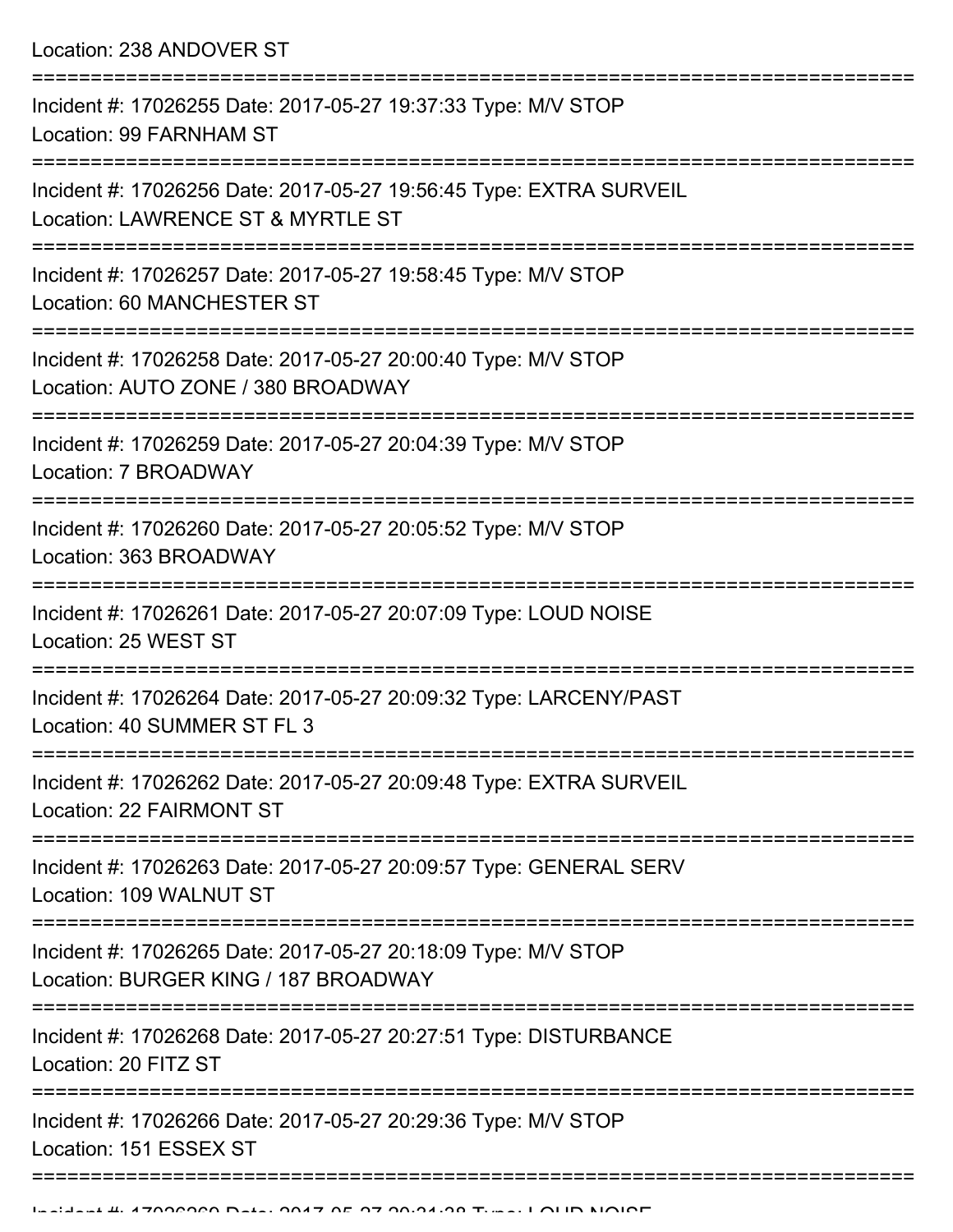| Location: HAVERHILL ST & PROSPECT ST                                                               |
|----------------------------------------------------------------------------------------------------|
| Incident #: 17026267 Date: 2017-05-27 20:31:47 Type: NOISE ORD<br><b>Location: 4 SAUNDERS ST</b>   |
| Incident #: 17026270 Date: 2017-05-27 20:36:00 Type: M/V STOP<br>Location: COMMON ST & LAWRENCE ST |
| Incident #: 17026271 Date: 2017-05-27 20:36:23 Type: LOUD NOISE<br>Location: 105 FARNHAM ST        |
| Incident #: 17026272 Date: 2017-05-27 20:38:32 Type: M/V STOP<br>Location: 205 BROADWAY            |
| Incident #: 17026273 Date: 2017-05-27 20:41:07 Type: M/V STOP<br>Location: 205 BROADWAY            |
| Incident #: 17026274 Date: 2017-05-27 20:43:23 Type: M/V STOP<br>Location: 205 BROADWAY            |
| Incident #: 17026275 Date: 2017-05-27 20:45:05 Type: M/V STOP<br>Location: 205 BROADWAY            |
| Incident #: 17026276 Date: 2017-05-27 20:47:04 Type: M/V STOP<br>Location: 205 BROADWAY            |
| Incident #: 17026277 Date: 2017-05-27 20:49:07 Type: M/V STOP<br>Location: 205 BROADWAY            |
| Incident #: 17026278 Date: 2017-05-27 20:49:38 Type: MEDIC SUPPORT<br>Location: 1 MT VERNON TER    |
| Incident #: 17026279 Date: 2017-05-27 20:51:36 Type: M/V STOP<br>Location: 205 BROADWAY            |
| Incident #: 17026280 Date: 2017-05-27 20:52:40 Type: DISTURBANCE<br>Location: 18 BELLEVUE ST       |
| Incident #: 17026281 Date: 2017-05-27 20:52:56 Type: M/V STOP<br>Location: 205 BROADWAY            |
|                                                                                                    |

Incident #: 17026282 Date: 2017-05-27 20:54:29 Type: M/V STOP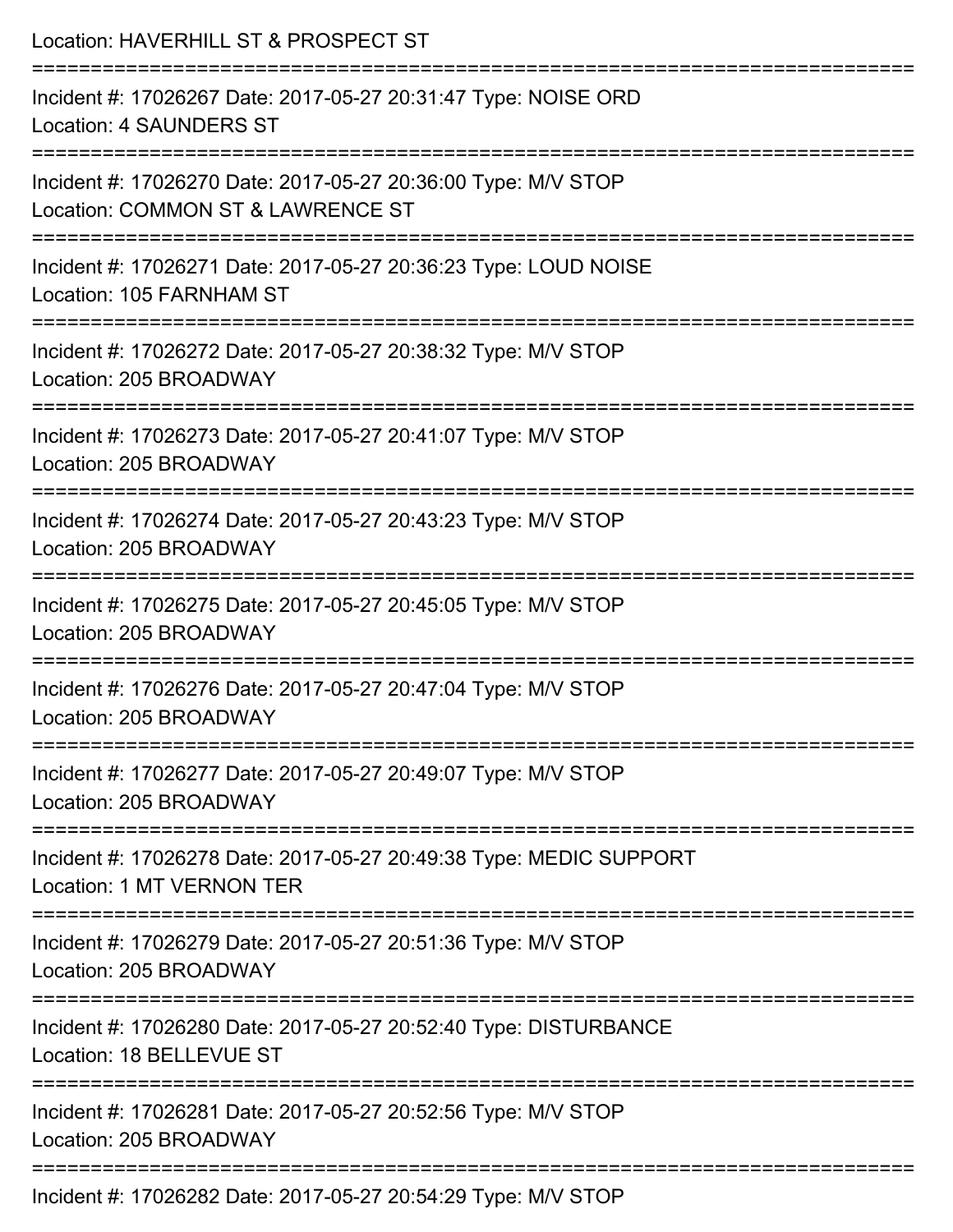| Incident #: 17026283 Date: 2017-05-27 20:56:13 Type: M/V STOP<br>Location: 205 BROADWAY                     |
|-------------------------------------------------------------------------------------------------------------|
| Incident #: 17026285 Date: 2017-05-27 20:56:48 Type: LOUD NOISE<br>Location: 210 WATER ST                   |
| Incident #: 17026284 Date: 2017-05-27 20:57:00 Type: M/V STOP<br>Location: INMAN ST & S BROADWAY            |
| Incident #: 17026286 Date: 2017-05-27 21:02:04 Type: LOUD NOISE<br>Location: 11 BENNINGTON ST               |
| Incident #: 17026287 Date: 2017-05-27 21:03:39 Type: LOUD NOISE<br>Location: 323 SALEM ST                   |
| Incident #: 17026288 Date: 2017-05-27 21:08:16 Type: THREATS<br><b>Location: 59 TENNEY ST</b>               |
| Incident #: 17026289 Date: 2017-05-27 21:08:51 Type: FIGHT<br>Location: 5 GARFIELD ST                       |
| ==========<br>Incident #: 17026290 Date: 2017-05-27 21:09:04 Type: DOMESTIC/PROG<br>Location: 5 GARFIELD ST |
| Incident #: 17026291 Date: 2017-05-27 21:10:17 Type: M/V STOP<br>Location: PARK ST & SARATOGA ST            |
| Incident #: 17026292 Date: 2017-05-27 21:11:02 Type: M/V STOP<br>Location: 454 HAMPSHIRE ST                 |
| Incident #: 17026294 Date: 2017-05-27 21:12:41 Type: A&B D/W PAST<br>Location: 622 ANDOVER ST #2            |
| Incident #: 17026293 Date: 2017-05-27 21:12:42 Type: DISTURBANCE<br>Location: 445 HIGH ST                   |
| Incident #: 17026295 Date: 2017-05-27 21:22:41 Type: A&B PAST<br>Location: 19 TEWKSBURY ST #2               |
| Incident #: 17026296 Date: 2017-05-27 21:25:00 Type: MV/BLOCKING                                            |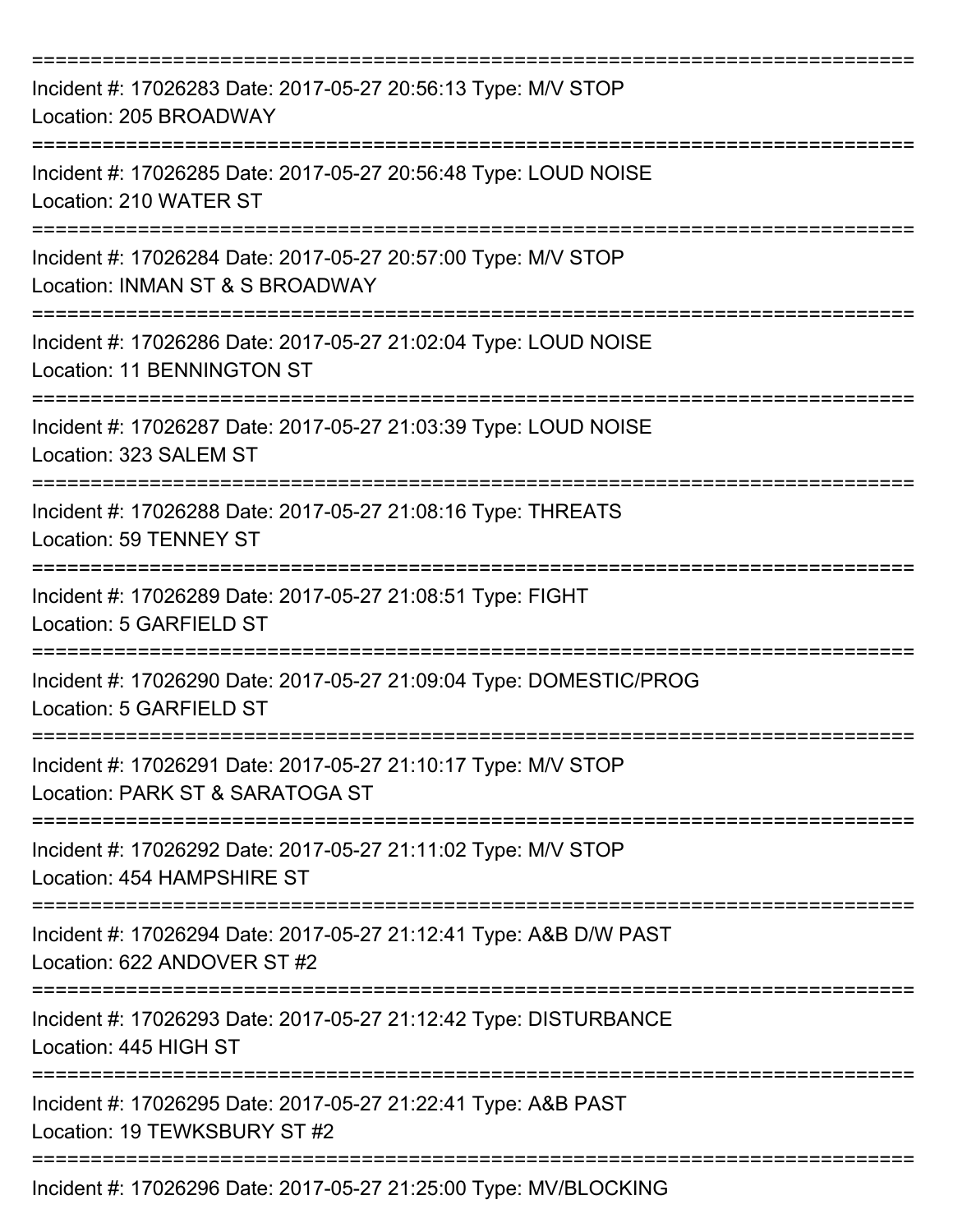| Incident #: 17026297 Date: 2017-05-27 21:41:20 Type: M/V STOP<br>Location: ANDOVER ST & S UNION ST |
|----------------------------------------------------------------------------------------------------|
| Incident #: 17026298 Date: 2017-05-27 21:41:55 Type: M/V STOP<br>Location: BROADWAY & COMMON ST    |
| Incident #: 17026299 Date: 2017-05-27 21:43:37 Type: M/V STOP<br>Location: 205 BROADWAY            |
| Incident #: 17026300 Date: 2017-05-27 21:50:45 Type: M/V STOP<br>Location: 122 NEWTON ST           |
| Incident #: 17026301 Date: 2017-05-27 21:55:00 Type: LOUD NOISE<br>Location: 409 PROSPECT ST       |
| Incident #: 17026302 Date: 2017-05-27 22:05:19 Type: NOISE ORD<br>Location: 50 HANCOCK ST          |
| Incident #: 17026303 Date: 2017-05-27 22:10:19 Type: FIGHT<br>Location: BOXFORD ST & GARFIELD ST   |
| Incident #: 17026304 Date: 2017-05-27 22:15:51 Type: NOISE ORD<br>Location: DEWEY ST & HOBSON ST   |
| Incident #: 17026305 Date: 2017-05-27 22:25:03 Type: LOUD NOISE<br><b>Location: RESERVOIR TER</b>  |
| Incident #: 17026306 Date: 2017-05-27 22:36:46 Type: TOW OF M/V<br>Location: 183 BEACON AV         |
| Incident #: 17026307 Date: 2017-05-27 22:43:03 Type: MAL DAMAGE<br>Location: 280 BROADWAY          |
| Incident #: 17026308 Date: 2017-05-27 22:46:15 Type: LOUD NOISE<br>Location: DEWEY ST & HOBSON ST  |
| Incident #: 17026309 Date: 2017-05-27 22:47:51 Type: UNKNOWN PROB<br>Location: 21 BELLEVUE ST #1   |
| Incident #: 17026310 Date: 2017-05-27 22:50:45 Type: ROBBERY PAST                                  |

Location: FAIRMONT ST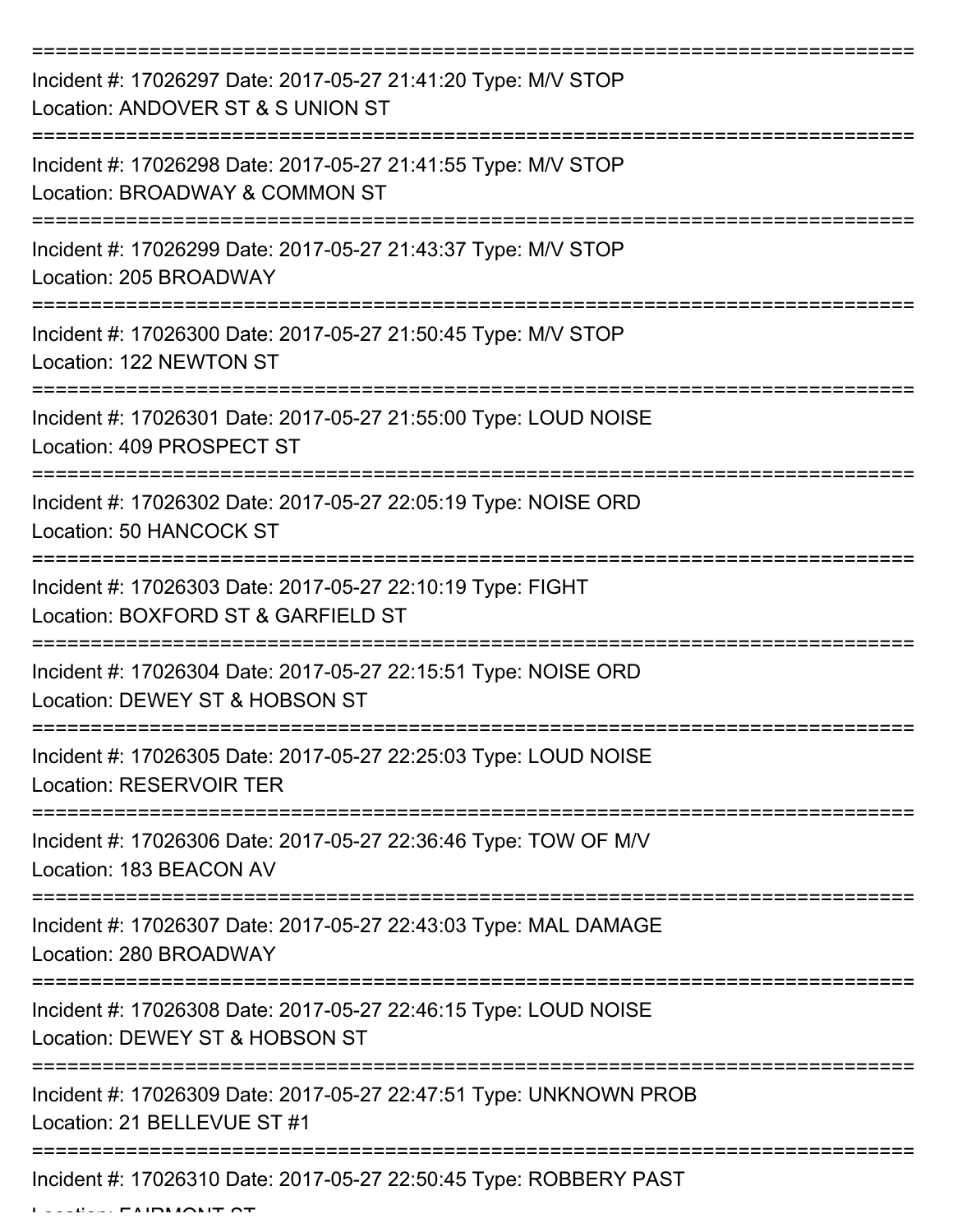| Incident #: 17026311 Date: 2017-05-27 22:58:47 Type: MV/BLOCKING<br>Location: 56 LEXINGTON ST                             |
|---------------------------------------------------------------------------------------------------------------------------|
| Incident #: 17026312 Date: 2017-05-27 23:00:50 Type: LOUD NOISE<br>Location: 60 CARLETON ST                               |
| Incident #: 17026313 Date: 2017-05-27 23:04:17 Type: LOUD NOISE<br><b>Location: ORCHARD ST</b>                            |
| Incident #: 17026314 Date: 2017-05-27 23:05:57 Type: DISTURBANCE<br>Location: 269 PARK ST                                 |
| Incident #: 17026316 Date: 2017-05-27 23:26:07 Type: LOUD NOISE<br>Location: HAVERHILL ST & PROSPECT ST                   |
| Incident #: 17026315 Date: 2017-05-27 23:26:37 Type: NOISE ORD<br>Location: 33 CYR DR<br>-------------------------------- |
| Incident #: 17026317 Date: 2017-05-27 23:33:06 Type: CK WELL BEING<br>Location: 161 BERNARD AV                            |
| Incident #: 17026318 Date: 2017-05-27 23:36:29 Type: LOUD NOISE<br>Location: 139 EXCHANGE ST                              |
| Incident #: 17026320 Date: 2017-05-27 23:38:07 Type: FIGHT<br>Location: CYPRESS ST & ESSEX ST                             |
| Incident #: 17026319 Date: 2017-05-27 23:38:40 Type: FIGHT<br>Location: 1001 ESSEX ST                                     |
| Incident #: 17026321 Date: 2017-05-27 23:41:23 Type: LOUD NOISE<br>Location: 681 ESSEX ST #3-5                            |
| Incident #: 17026322 Date: 2017-05-27 23:47:20 Type: MV/BLOCKING<br>Location: 598 ESSEX ST                                |
| Incident #: 17026323 Date: 2017-05-27 23:50:59 Type: NOISE ORD<br>Location: 101 ARLINGTON ST                              |
| Incident #: 17026324 Date: 2017-05-27 23:53:12 Type: M/V STOP                                                             |

Location: BROADWAY & METHUEN ST